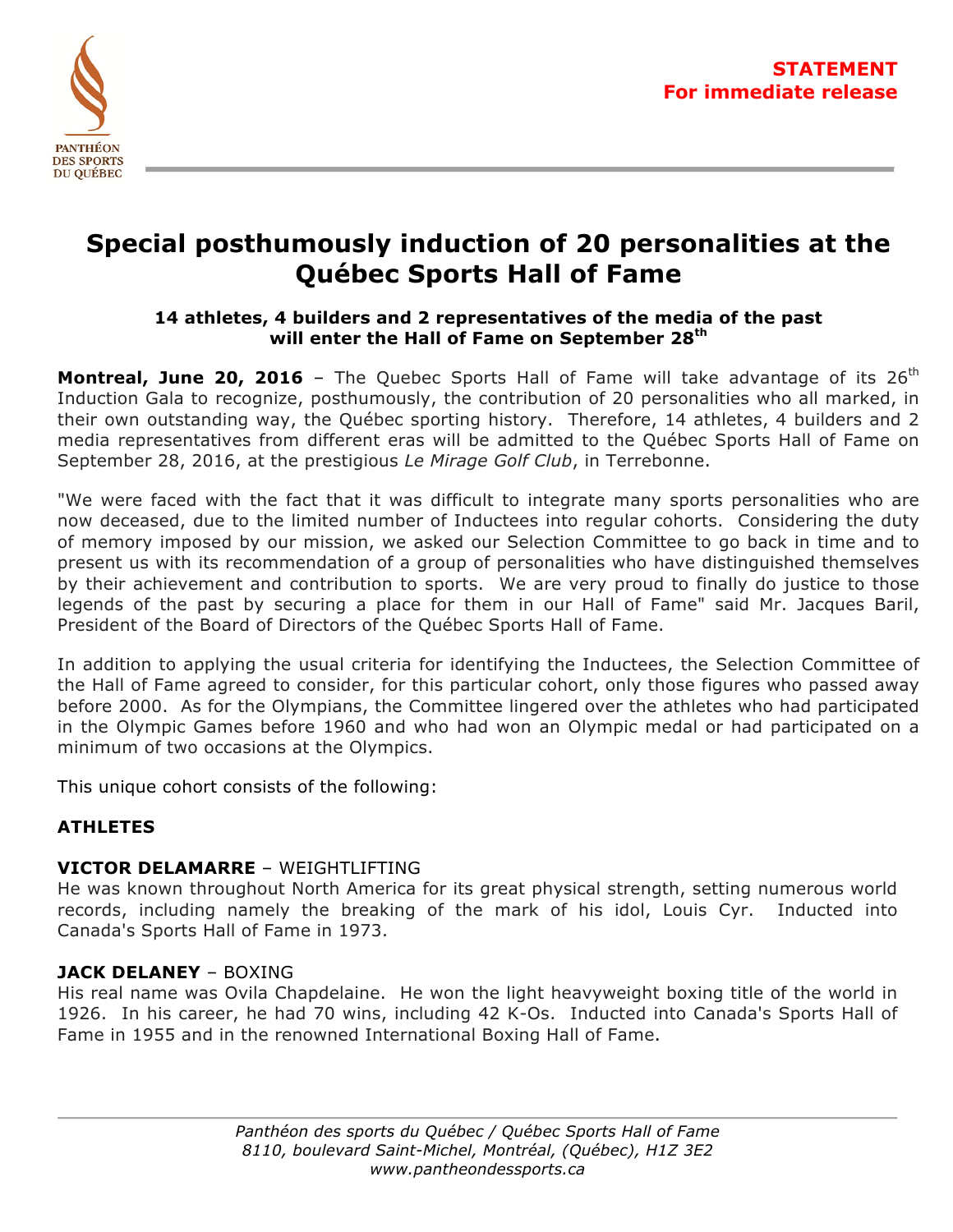## **WALTER EWING** – SHOOTING

He won several national and international competitions during his career. Participating at the London Olympics in 1908, he won one gold and one silver medals. Member of the Canada's Sports Hall of Fame.

## **ÉDOUARD FABRE** – ATHLETICS

Specializing in long distance events, he participated in 315 races and won an estimate of a hundred medals and trophies during his long career of approximately thirty years. He took part in the Stockholm Olympics of 1912 and he was the winner of the Boston Marathon in 1915.

#### **GEORGE HAINSWORTH** – HOCKEY

Former star goaltender of the Montreal Canadiens, he was the winner of the Vezina Trophy in his first three NHL seasons. In 1928-1929, he allowed only 43 goals in 44 games and set a record with 22 shutouts in one season. He was inducted into the Hockey Hall of Fame in 1961.

#### **AURÈLE JOLIAT** – HOCKEY

Star striker, he wore the colors of the Montreal Canadiens for 16 seasons, scoring 270 goals and earning 460 points in 655 games. Winning the Stanley Cup three times, he was awarded the Hart Trophy in 1934. Inducted into the Hockey Hall of Fame in 1947.

#### **NEWSY LALONDE** – HOCKEY

Prolific striker and first star of the Montreal Canadiens, his offensive prowess greatly contributed to the first Habs Stanley Cup in 1916. During his career, he scored almost 500 goals. Inducted into the Hockey Hall of Fame in 1950.

#### **JOE MALONE** – HOCKEY

Creative scorer, he collected over 350 goals in his career, including 143 goals in 126 games in the NHL. In 1917-1918, he scored 44 goals in 20 games, a record which was only beaten in 1945 by Maurice Richard. Inducted into the Hockey Hall of Fame in 1950.

#### **PERCIVAL MOLSON** – FOOTBALL AND ATHLETICS

Gifted athlete who excelled in several disciplines (football, athletics, hockey) and a war hero. He left an outstanding sporting legacy to Montreal, Québec and Canada. Inducted into the Canadian Football Hall of Fame and into that of the Canada Sports.

#### **JACKIE ROBINSON** – BASEBALL

Legendary baseball player with the Brooklyn Dodgers. It is in Montreal, in 1946, that he made his professional debut with the Royals and he led the Royals to the International League title. His performances made him a hero in Montreal.

#### **DONALD STOCKTON** – WRESTLING

He participated three times in the Olympics (1924, 1928 and 1932) and won the silver medal at the Amsterdam Games in 1928. He won several Canadian titles during his amateur career.

#### **HILDA STRIKE** – ATHLETICS

Excellent sprinter, she was a double silver medalist at the Los Angeles Olympics in 1932. Named *Female Athlete of the Year* in Canada in 1932, she was inducted into the Canada Sports Hall of Fame in 1972.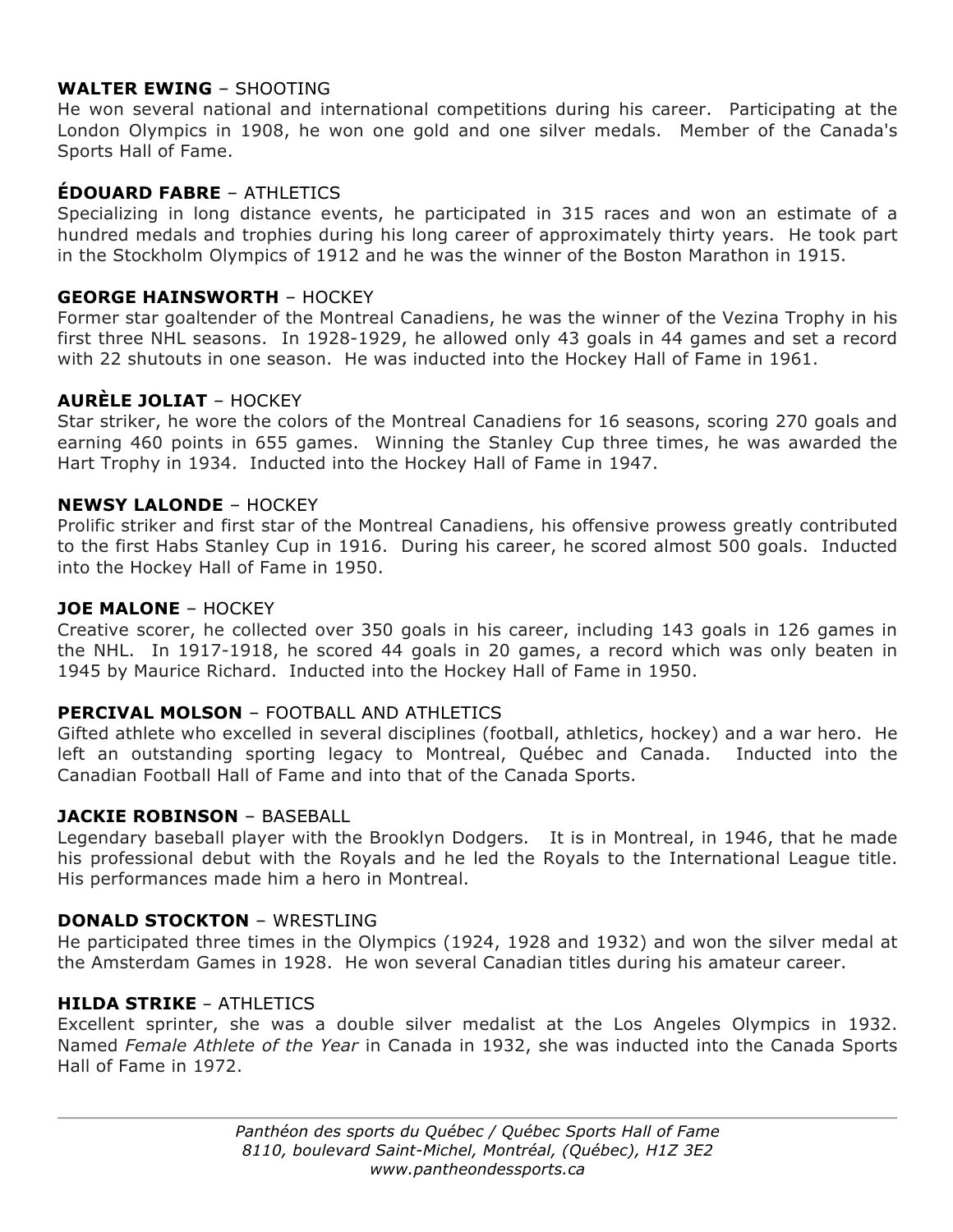## **GEORGE VERNOT** – SWIMMING

He was a silver medalist in the 1500-meter freestyle and bronze medalist in the 400-meter freestyle at the Antwerp Olympics in 1920. He participated in the Paris Olympics in 1924.

## **ALEXANDER WILSON** – ATHLETICS

Two-time Olympian (Amsterdam in 1928 and Los Angeles in 1932), he achieved an impressive performance by winning three bronze medals and a silver one.

## **BUILDERS**

## **LOUIS CHANTIGNY** – JOURNALISM AND MULTISPORTS

Renowned journalist who covered numerous sports for different media and became interested in cycling as of 1963, and as of then: his enthusiasm and influence among the sports press initiated a broad coverage of that sport in Québec. He was one of the main architects for the obtaining of the World Cycling Championships in Montreal in 1974. He was a member of the Montreal Olympics Organizing Committee.

## **SUZANNE ÉON** – SYNCHRONIZED SWIMMING

Pioneer of synchronized swimming, she founded the Synchro-Elite Club of Québec in 1949. She acted as mentor to athletes, coaches and leaders. She was made a Member of the Order of Canada on account of her talent and dedication to train champions of national and international caliber.

## **FRANK SELKE SR** – HOCKEY

He was the General Manager of the Montreal Canadiens from 1946 to 1964 winning six Stanley Cups and the architect of the 1950's dynasty who won five consecutive cups. Inducted into the Hockey Hall of Fame and the Canada Sports Hall of Fame.

## **FRANK SHAUGHNESSY SR** – BASEBALL

He led the McGill University Football Team with great success as a head coach. He was involved with the Montreal Royals as General Manager and Manager. He was President of the International League from 1936 to 1960.

## **MEDIA REPRESENTATIVES**

## **DANNY GALLIVAN** – HOCKEY

In 1952, Danny Gallivan began an impressive 32-year career as descriptor on *Hockey Night in Canada*, becoming the English voice of the Montreal Canadiens games. He described around 1,900 games including 16 Stanley Cup victories of the Habs. Inducted into the Hockey Hall of Fame.

## **MICHEL NORMANDIN** – MULTISPORTS

He was one of the most popular broadcasters in Quebec in 1950 and 1960. He was the voice of the Montreal Canadiens, play by play announcer of the games of the Montreal Royals and has the distinction of being the first person to describe a football match in French.